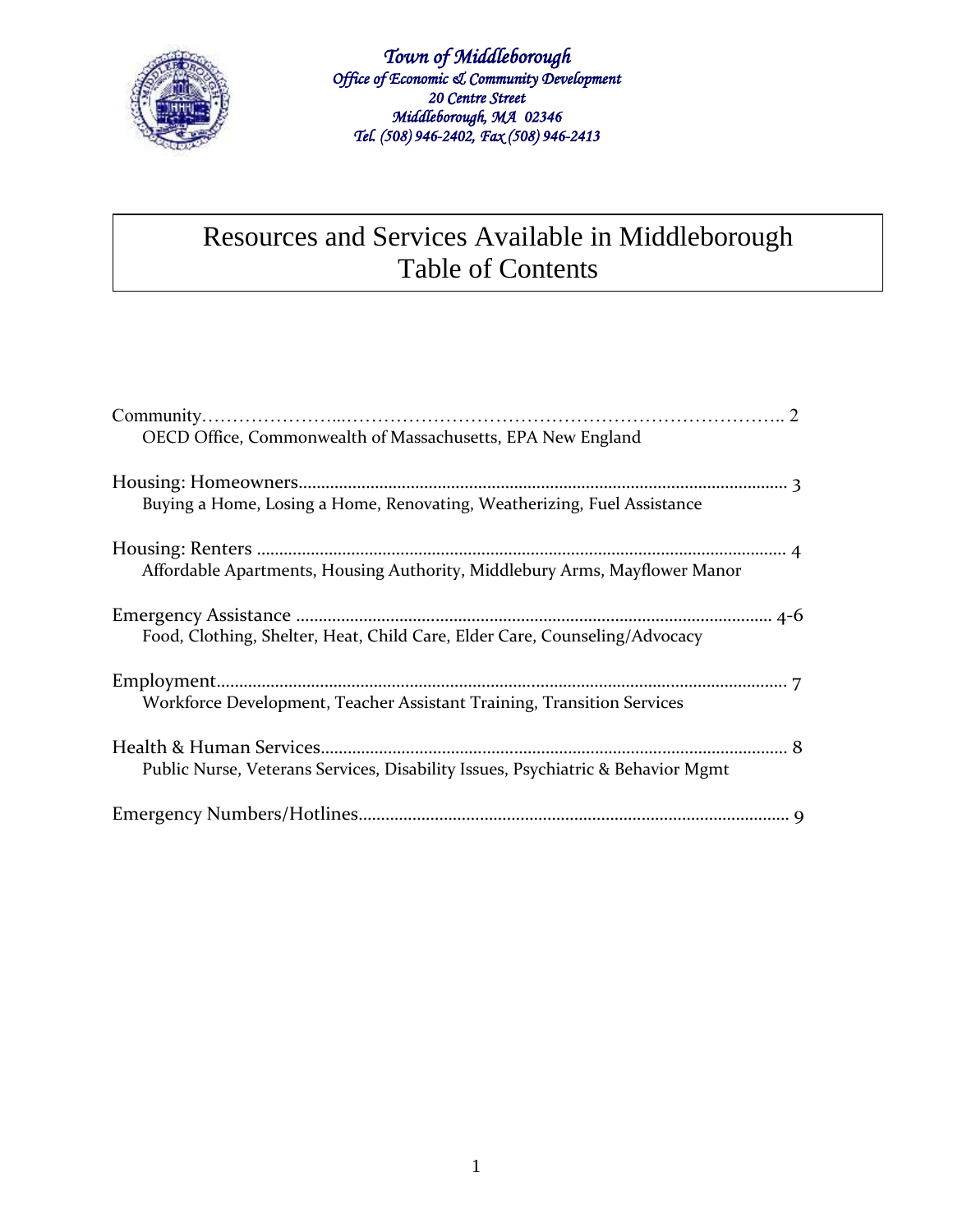

*Town of Middleborough Office of Economic & Community Development 20 Centre Street Middleborough, MA 02346 Tel. (508)946-2402, Fax (508)946-2413* 

# Resources and Services Available in Middleborough Community

| <b>AGENCY</b>                                                                                                                                              | <b>PROGRAMS/SERVICES</b>                                                                                                                                                                                                                                                                                                                                                                                                                                                                        |
|------------------------------------------------------------------------------------------------------------------------------------------------------------|-------------------------------------------------------------------------------------------------------------------------------------------------------------------------------------------------------------------------------------------------------------------------------------------------------------------------------------------------------------------------------------------------------------------------------------------------------------------------------------------------|
| Office of Economic & Community Dev.<br>20 Centre St., Middleborough<br>508-946-2402<br>www.middleborough.com/192/Economic-<br><b>Community-Development</b> | • Housing Rehabilitation Assistance Program<br>• Private Affordable Rental Program<br>• Historic Preservation<br>• Downtown Improvement<br>• Workforce Development<br>• Business support<br>• Government grants                                                                                                                                                                                                                                                                                 |
| <b>Commonwealth of Massachusetts</b><br>501 Boylston St., Boston<br>617-973-8787<br>www.mass.gov                                                           | · Living, working, learning, visiting Massachusetts<br>· State and local government information<br>• Consumer Affairs, Home Improvement Guidance<br>• Public health alerts, Disaster Preparedness<br>• Energy/Environment, Taxes, Unclaimed Property<br>• Car Buying & Selling, the Lemon Law<br>• Indentity Theft<br>• Demand letters<br>· Managing Credit and Debt<br>• Small Claims Court<br>• Shopping Rights<br>• Landlord Rights & Responsibilities<br>• Tenant Rights & Responsibilities |
| <b>EPA New England</b><br>5 Post Office Square, Ste. 100, Boston<br>888-372-7341<br>https://www.epa.gov/ma                                                 | • EPA has tools to help you learn and understand<br>Greener Living and help you reduce your<br>environmental footprint.                                                                                                                                                                                                                                                                                                                                                                         |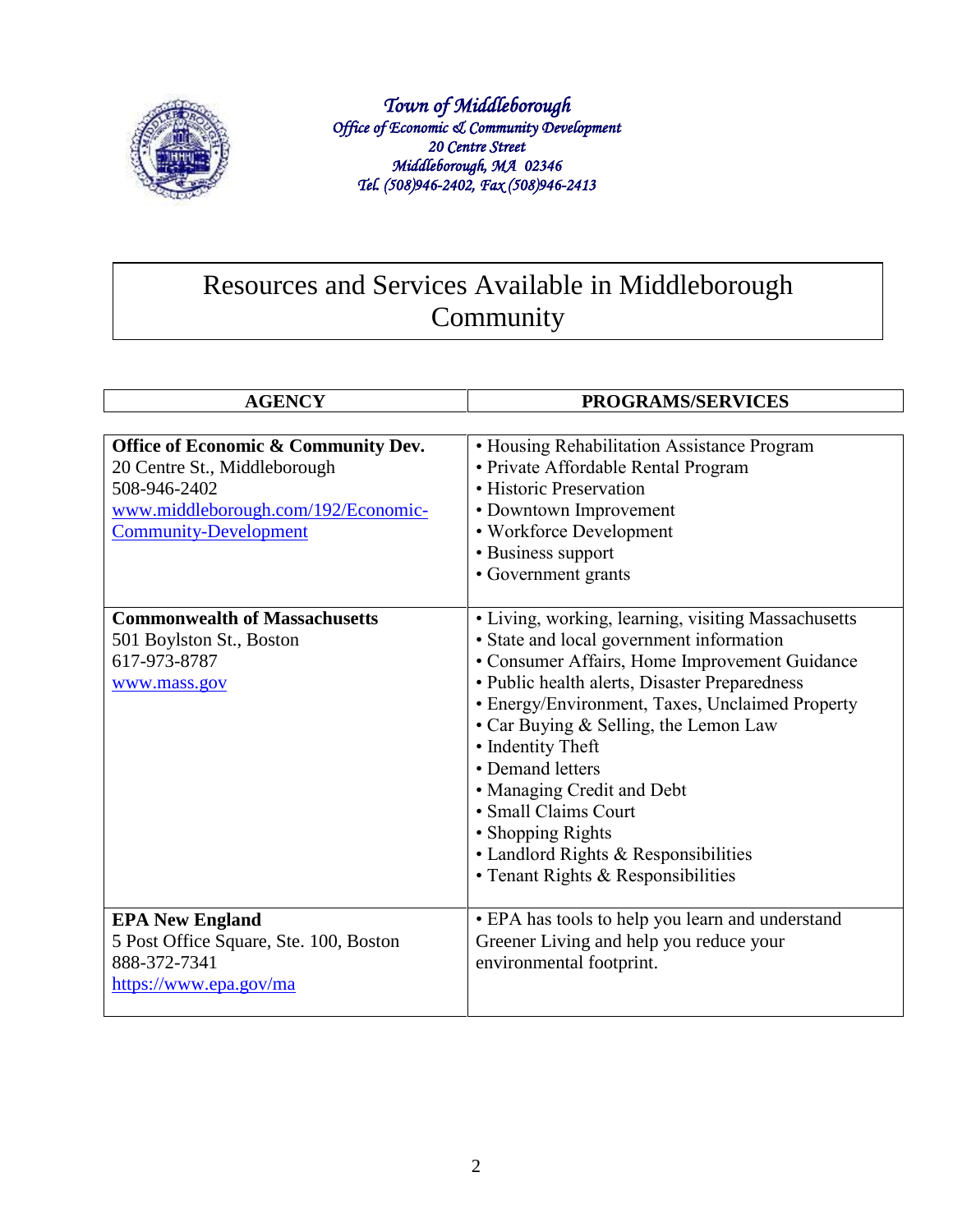# Resources and Services Available in Middleborough Housing - Homeowners

| <b>AGENCY</b>                                                                                                                           | PROGRAMS/SERVICES                                                                                                                                                                                     |
|-----------------------------------------------------------------------------------------------------------------------------------------|-------------------------------------------------------------------------------------------------------------------------------------------------------------------------------------------------------|
|                                                                                                                                         |                                                                                                                                                                                                       |
| <b>NeighborWorks Housing Solutions</b><br>(formerly South Shore Housing)<br>169 Summer St., Kingston<br>781-422-4225<br>www.nhsmass.org | • 1 <sup>st</sup> time Homebuyer Ed, 40B, Landlord, Rehab<br>• HMLP-Home Modification Loan Program<br>• Counseling: Foreclosure, Reverse Mortgage<br>• Facing Homelessness: Section 8, RAFT, Shelters |
| <b>GATHC</b>                                                                                                                            | • Affordable Housing                                                                                                                                                                                  |
| Greater Attleboro/Taunton Home Consortium                                                                                               | • Homeowner repairs                                                                                                                                                                                   |
| 45 School St., Taunton                                                                                                                  | • First-time homebuyers                                                                                                                                                                               |
| 508-821-1030<br>www.taunton-ma.gov                                                                                                      |                                                                                                                                                                                                       |
| Pro-Home Inc.                                                                                                                           | • Produce and advocate for affordable housing                                                                                                                                                         |
| 40 Summer St., Taunton                                                                                                                  | • Prevent loss of or displacement from existing housing                                                                                                                                               |
| 508-821-2514                                                                                                                            | • Eliminate discrimination in housing                                                                                                                                                                 |
| www.prohomeinc.org                                                                                                                      |                                                                                                                                                                                                       |
| <b>Habitat for Humanity</b>                                                                                                             | • Home ownership for families in significant need                                                                                                                                                     |
| 72 N. Main St., Carver                                                                                                                  | • Brush with Kindness home renovations                                                                                                                                                                |
| 508-866-4188                                                                                                                            |                                                                                                                                                                                                       |
| www.hfhplymouth.org                                                                                                                     |                                                                                                                                                                                                       |
| <b>SSCAC</b>                                                                                                                            | • Fuel Assistance, Heartwap                                                                                                                                                                           |
| South Shore Community Action Council                                                                                                    | • DOE Weatherization                                                                                                                                                                                  |
| 71 Obery St., Plymouth                                                                                                                  | • Citizens Energy Oil Heat Program                                                                                                                                                                    |
| 508-747-7575                                                                                                                            | • Transportation                                                                                                                                                                                      |
| www.sscac.org                                                                                                                           | $\cdot$ FEMA<br>• Volunteer Income Tax Assistance                                                                                                                                                     |
|                                                                                                                                         | • South Shore Early Education                                                                                                                                                                         |
|                                                                                                                                         | • Food Resources Program                                                                                                                                                                              |
|                                                                                                                                         |                                                                                                                                                                                                       |
| <b>MassHousing</b>                                                                                                                      | • Home Modification Loan Program-HMLP                                                                                                                                                                 |
| 1 Beacon St., Boston<br>617-854-1000                                                                                                    | • Rental Housing<br>• Developers                                                                                                                                                                      |
| www.masshousing.com                                                                                                                     |                                                                                                                                                                                                       |
|                                                                                                                                         |                                                                                                                                                                                                       |
| <b>MassSave/National Grid</b>                                                                                                           | • No cost Home Energy Assessments                                                                                                                                                                     |
| PO Box 960, Northborough                                                                                                                | • Additional insulation at significant discount                                                                                                                                                       |
| 866-527-SAVE<br>www.masssave.org                                                                                                        | • Interest-free financing for energy-efficient home<br>upgrades like heating and water heating equipment,                                                                                             |
|                                                                                                                                         | central A/C and heat pumps, insulation and more.                                                                                                                                                      |
|                                                                                                                                         |                                                                                                                                                                                                       |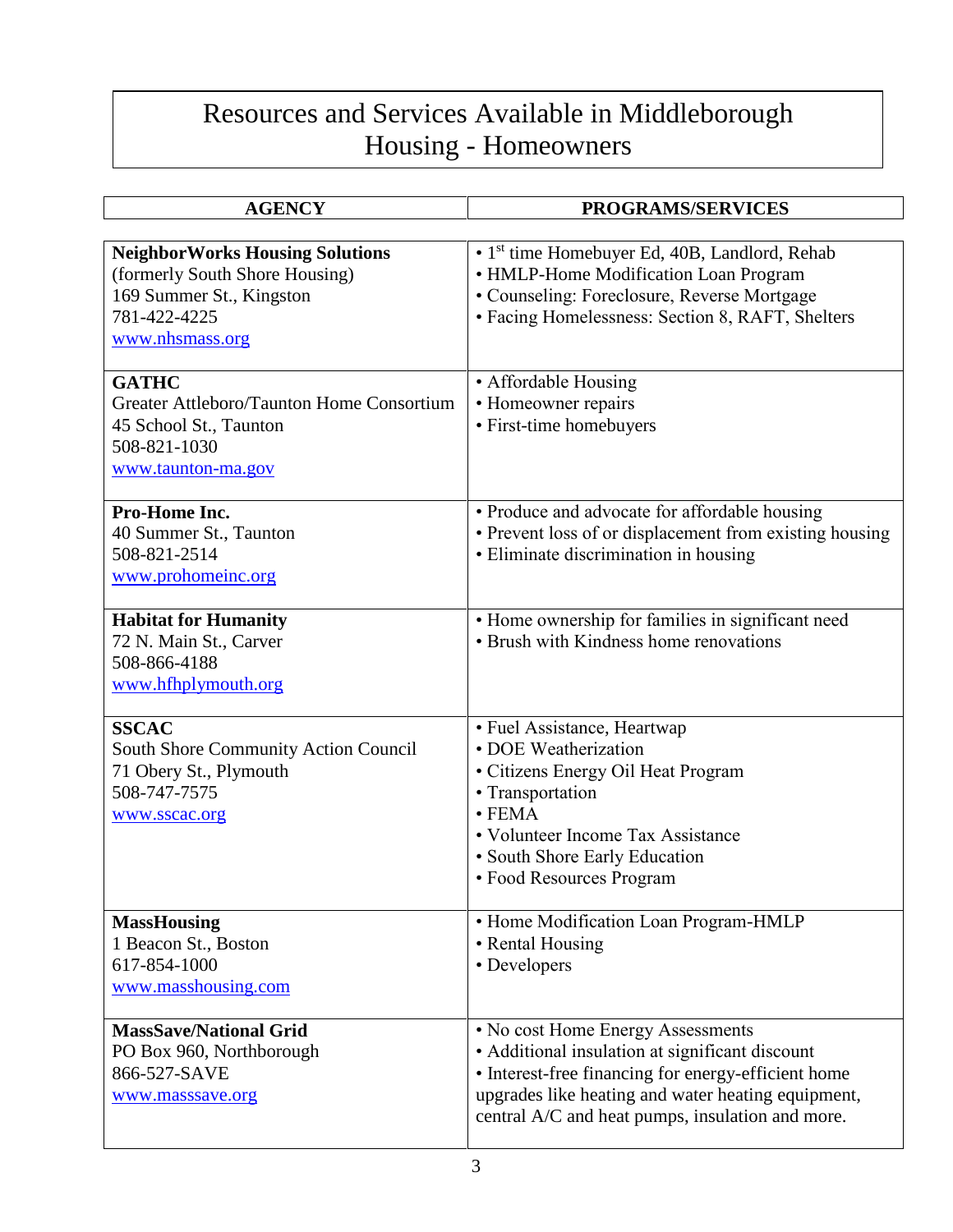**Mass Department of Housing & Community Development (DHCD)** 100 Cambridge St., Ste. 300, Boston 617-573-1100 [www.mass.gov/orgs/housing-and](http://www.mass.gov/orgs/housing-and-community-development)[community-development](http://www.mass.gov/orgs/housing-and-community-development)

Affordable housing options, financial assistance, and other support to Massachusetts communities. Different types of assistance and funding for consumers, businesses, and non-profit partners.

# Resources and Services Available in Middleborough Housing - Renters

| <b>AGENCY</b>                                  | <b>PROGRAMS/SERVICES</b>                          |
|------------------------------------------------|---------------------------------------------------|
|                                                |                                                   |
| <b>Middleborough Housing Authority</b>         | • State-Aided Housing; Housing Choice Vouchers    |
| 8 Benton St., Middleborough                    | • Archer Court-family housing                     |
| 508-947-3824                                   | • Nemasket Apartments-elderly & disabled housing  |
| http://middleboroha.org/                       | • Riverview Apartments-elderly & disabled housing |
|                                                | • Star Mill Lofts                                 |
|                                                |                                                   |
| <b>Office of Economic &amp; Community Dev.</b> | • 25 units in the Downtown Middleborough Business |
| 20 Centre St., Middleborough                   | <b>District</b>                                   |
| 508-846-2402                                   | • Affordable Housing Rental Program               |
|                                                |                                                   |
| <b>Middlebury Arms</b>                         | $\cdot$ 64 units                                  |
| 89 East Grove St., Middleborough               | • Low income affordable apartments                |
| 508-947-7200                                   |                                                   |
|                                                |                                                   |
| <b>Mayflower Manor</b>                         | $\cdot$ 44 total units                            |
| 84 S. Main St., Middleborough                  | • 11 low income affordable apartments             |
| 617-782-6900                                   |                                                   |
| https://s-e-b.com/property/mayflower-manor/    |                                                   |
|                                                |                                                   |

# Housing – Emergency Assistance

| <b>AGENCY</b>                                | <b>PROGRAMS/SERVICES</b>                               |
|----------------------------------------------|--------------------------------------------------------|
|                                              |                                                        |
| <b>Department of Transitional Assistance</b> | • Basic needs, income and quality of life improvements |
| 21 Spring St., Taunton                       | • Food and nutritional assistance, cash assistance     |
| 508-884-5300                                 |                                                        |
| www.mass.gov/dta                             |                                                        |
|                                              |                                                        |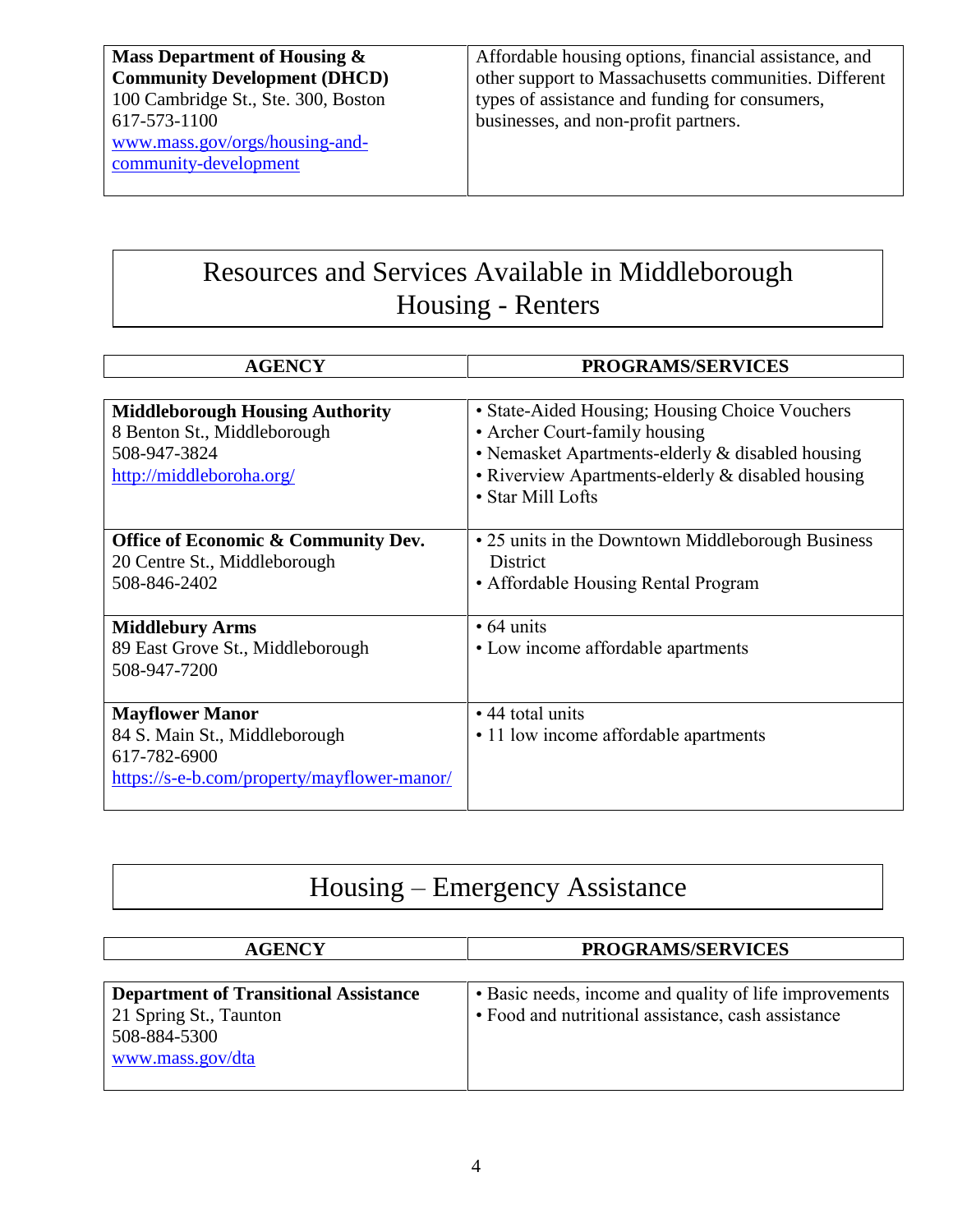| <b>Conway House</b><br>14 East Grove St., Middleborough<br>508-946-8505<br>www.mahomeless.org              | • Advocacy; counseling by referral; emergency food;<br>community kitchen; clothing if necessary; handicap<br>accessibility; medical care nearby; day program.                       |
|------------------------------------------------------------------------------------------------------------|-------------------------------------------------------------------------------------------------------------------------------------------------------------------------------------|
| <b>Samaritan House</b><br>59 Ingell St., Taunton<br>508-824-6497<br>www.shelterlistings.org/details/31769/ | • 90 day emergency homeless shelter for men and<br>women, plus assessment, job skills training, budgeting<br>information, and access to mental health and other<br>needed services. |
| <b>MainSpring House</b><br>54 N. Main St., Brockton<br>508-587-5441<br>www.helpfbms.org                    | • Emergency housing with food and nutrition, job<br>training, and other basic needs.                                                                                                |

# Resources and Services Available in Middleborough Basic Needs

| NIZ | PROGRAMS/SERVICES |
|-----|-------------------|
|     |                   |

| <b>Middleborough Family Resource Center</b>     | • Referrals to local services in housing,           |
|-------------------------------------------------|-----------------------------------------------------|
| 41 Mayflower Ave., Middleborough                | transportation, nutrition, clothing, employment,    |
| 508-946-2040                                    | insurance, childcare, parent workshops, support     |
| www.middleborofamilyresourcecenter.blogspot.com | groups, tutors and extracurricular programming      |
|                                                 |                                                     |
| <b>Middleboro WIC Office</b>                    | • Healthy foods, nutrition education,               |
| 23 Wareham St., Middleborough                   | breastfeeding support, healthcare referrals         |
| 508-946-0632                                    | • 1st three Tuesdays of the month, 9am-4pm          |
| www.mass.gov/wic                                | • Closed 1-2 pm                                     |
|                                                 |                                                     |
| <b>Council on Aging</b>                         | · Information, services, programs and activities    |
| 558 Plymouth St, Middleborough                  | • Daily Luncheon Program, Meals on Wheels, an       |
| 508-946-2490                                    | <b>Adult Supportive Day Program, Transportation</b> |
| www.middleborough.com/210/Council-on-Aging      |                                                     |
|                                                 |                                                     |
| <b>The Bliss Family Foundation</b>              | • Funding for low-income older women in need        |
| PO Box 721, Wareham                             | of services, equipment, repairs or assistance in    |
| 508-317-1707                                    | order to remain in her home in Wareham or           |
|                                                 | Middleborough                                       |
|                                                 |                                                     |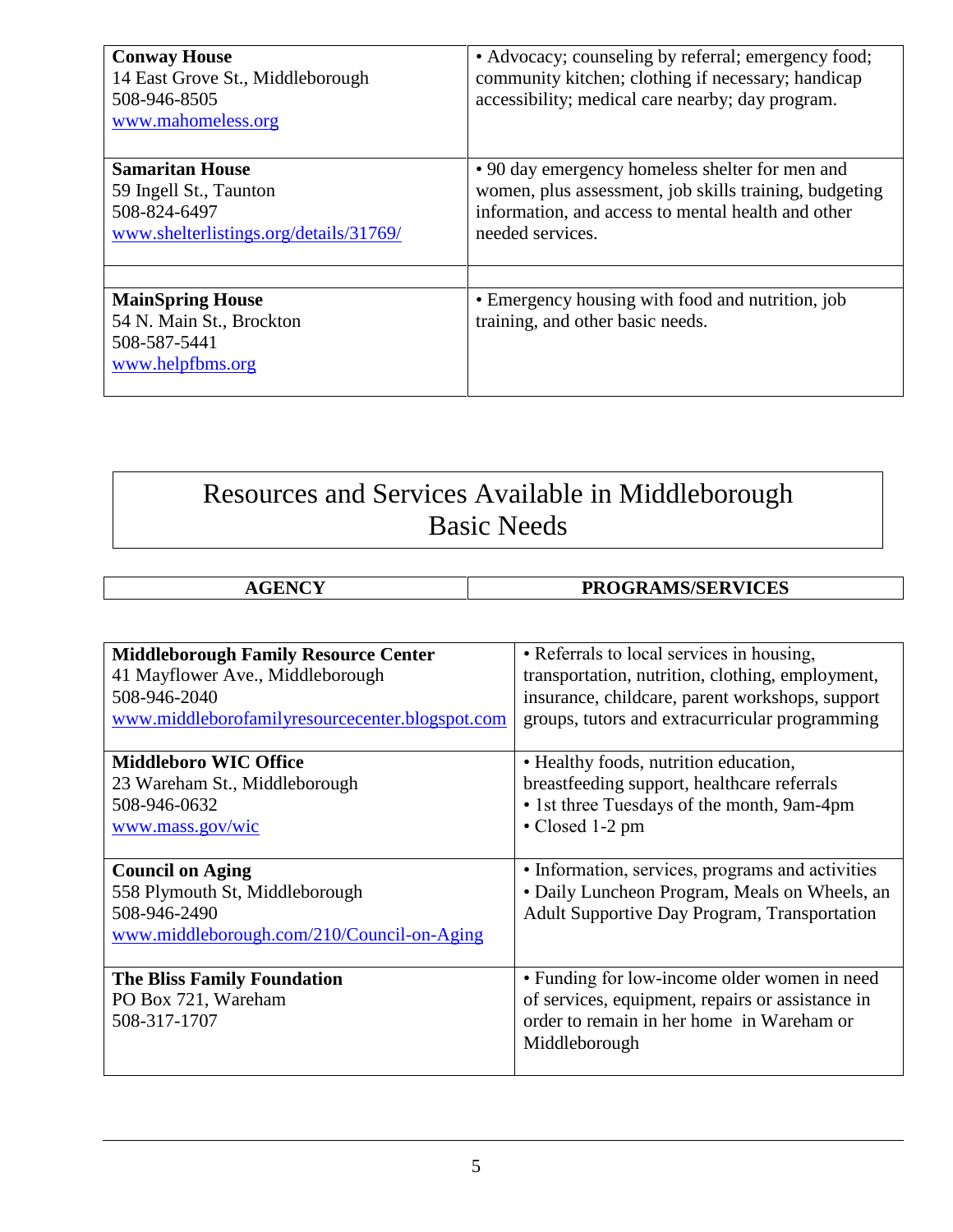| The Massachusetts Good Neighbor Energy Fund<br><b>Salvation Army Service Center</b><br>216 Center St., Brockton<br>800-334-3047<br>www.magoodneighbor.org | • Providing energy assistance to hundreds-of-<br>thousands of residents in temporary crisis who<br>are struggling to pay their energy bills and do not<br>qualify for federal or state energy funds. |
|-----------------------------------------------------------------------------------------------------------------------------------------------------------|------------------------------------------------------------------------------------------------------------------------------------------------------------------------------------------------------|
| <b>Health Imperatives</b><br>123 Camelot Dr., Plymouth<br>508-583-3005<br>www.healthimperatives.org                                                       | • Vital health and human services<br>• WIC food program                                                                                                                                              |

# Resources and Services Available in Middleborough Emergency Food & Clothing

| <b>AGENCY</b>                                                                                                        | PROGRAMS/SERVICES                                                                                                                                                                                                                                                                                 |
|----------------------------------------------------------------------------------------------------------------------|---------------------------------------------------------------------------------------------------------------------------------------------------------------------------------------------------------------------------------------------------------------------------------------------------|
|                                                                                                                      |                                                                                                                                                                                                                                                                                                   |
| <b>South Middleboro Methodist Church</b><br>563 Wareham St., Middleborough<br>774-406-6460<br>www.smiddleboroumc.org | • The Clothing Cupboard: apparel, infants to adults<br>• Open 1st and 3rd Saturday each month<br>• Hours 10:00 AM till noon.                                                                                                                                                                      |
| <b>MeetingHouse Church</b><br>3 Nickerson Ave., Middleborough<br>508-947-1189<br>www.meetinghousechurch.com          | • Love in Action Food Pantry and The Clothes Closet<br>• Open Mondays & Wednesdays 3:30-5:00 PM                                                                                                                                                                                                   |
| <b>Central Congregational Church</b><br>2 Webster St., Middleborough<br>508-947-1256<br>http://centralcongo.org/     | • Caring Center Food Pantry: open Mondays 9-11 AM<br>• Salvation Army Outreach: clothing vouchers, utility<br>bill assistance                                                                                                                                                                     |
| <b>St. Vincent de Paul Society</b><br>53 Oak St., Middleborough<br>508-947-1717<br>www.svdpmiddleboro.org            | • Sacred Heart Food Pantry, clothing vouchers,<br>emergency help with rent, heat, lights, shelter,<br>transportation<br>• Open 1st four Saturdays of the month, 8:30-11:00 AM<br>• Open 1st and 3rd Wednesday of the month, 8:30-<br>11:00 AM<br>• Open 2nd and 4th Wednesday/month, 4:00-6:30 PM |
| <b>First Unitarian Universalist Church</b><br>25 S. Main St., Middleborough<br>508-947-1935<br>www.uumiddleboro.org  | • Fuel Assistance                                                                                                                                                                                                                                                                                 |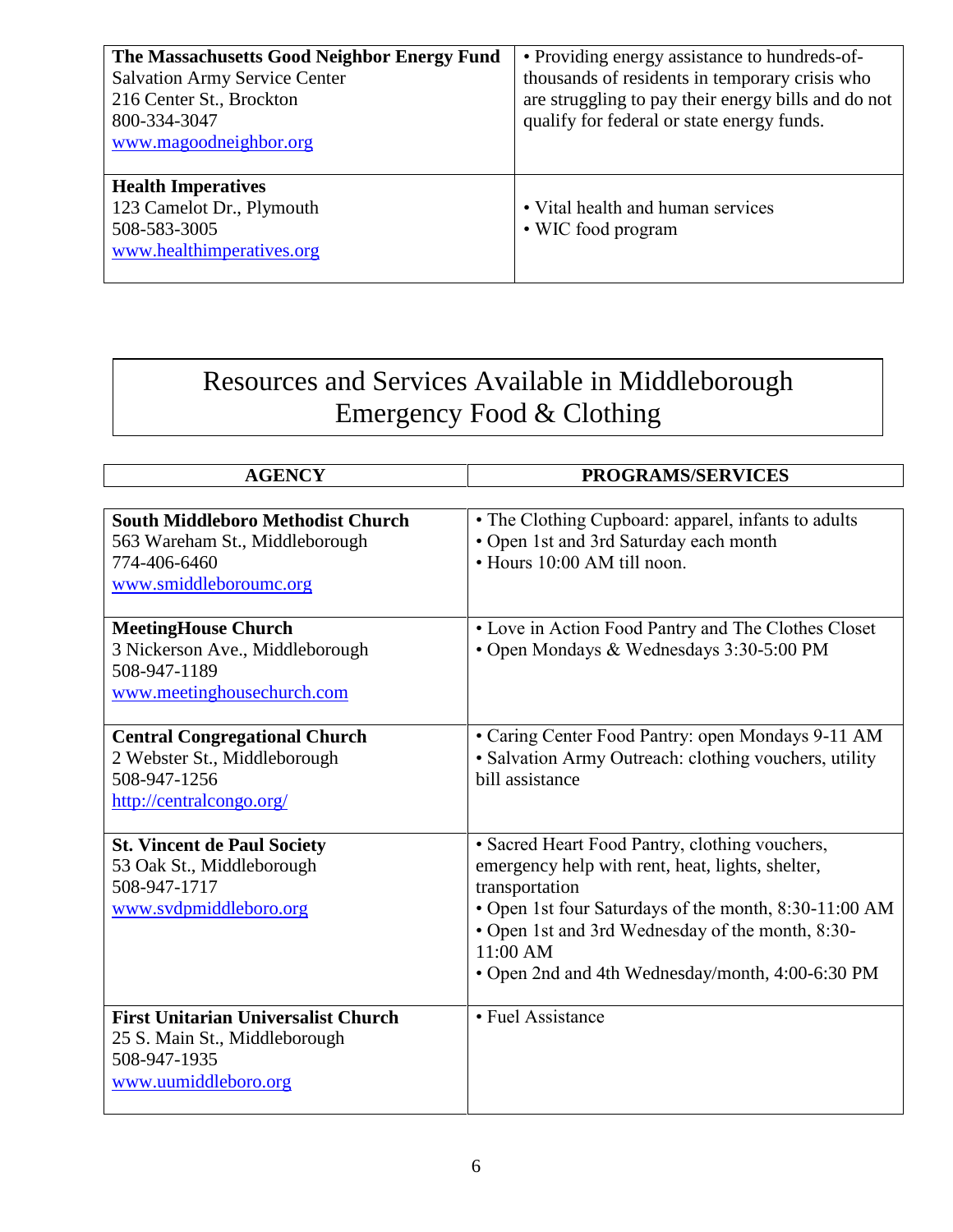# Resources and Services Available in Middleborough Employment

#### **AGENCY PROGRAMS/SERVICES**

| <b>Pride Inc</b><br>3 Maple St., Taunton<br>508-823-7134<br>www.pride-inc.org                                        | • Alternative residential, employment, social programs<br>• Pre-Employment Transistion Services<br>• Dial-A-Ride assistance<br>• CORI assistance                                                                                                        |
|----------------------------------------------------------------------------------------------------------------------|---------------------------------------------------------------------------------------------------------------------------------------------------------------------------------------------------------------------------------------------------------|
| <b>SSCAC</b><br>South Shore Community Action Council<br>71 Obery St., Plymouth<br>508-747-7575<br>www.sscac.org      | • Early Education Teacher Assistant Training                                                                                                                                                                                                            |
| <b>MassHire South Shore Career Center</b><br>71R Obery St., Plymouth<br>508-745-4000<br>www.masshiresouthshorecc.com | • Connecting businesses and jobseekers through a<br>statewide network of employment professionals.<br>• Access to Workforce Development services and<br>resources.<br>• Support services to individuals who face significant<br>barriers to employment. |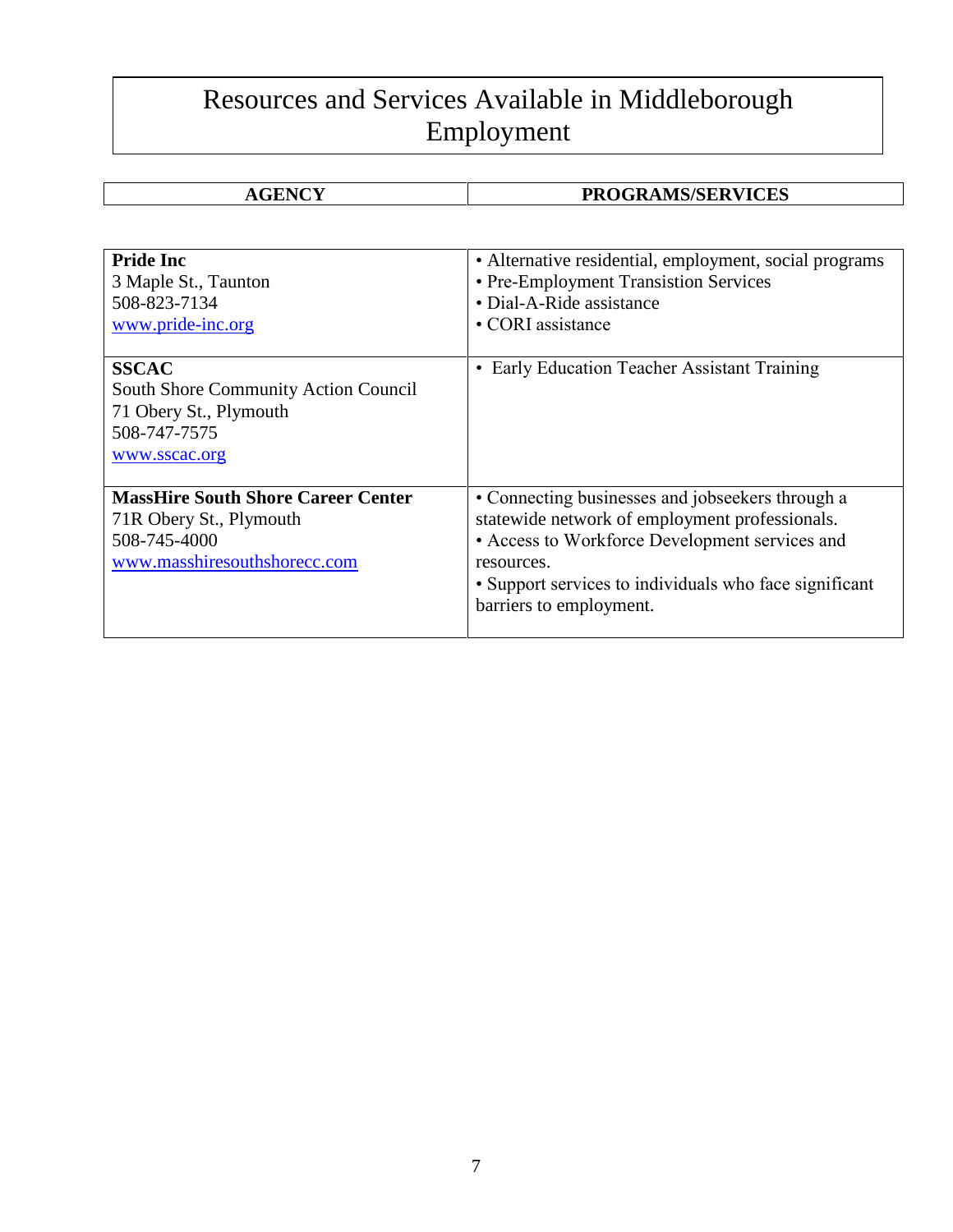#### Resources and Services Available in Middleborough Health & Human Services

#### **PROGRAMS/SERVICES**

| The Middleborough Counseling Center<br>94 S. Main St., Middleborough<br>508-947-6100<br>www.northeasthealthservices.com             | • Psychiatric Evaluation & Medication Mgmt<br>• Psychological/ Neuropsychological Testing<br>• Individual, Group, Couples, & Family Therapy<br>• Child and Adolescent Therapy<br>• Behavior and Anger Management<br>• Mood Disorders<br>• Anxiety, Panic and Phobias<br>• Substance Abuse<br>• Grief and Trauma<br>• Stress Reduction<br>• Chronic Illness |
|-------------------------------------------------------------------------------------------------------------------------------------|------------------------------------------------------------------------------------------------------------------------------------------------------------------------------------------------------------------------------------------------------------------------------------------------------------------------------------------------------------|
| <b>Public Health/Nurse</b><br>20 Centre St., Middleborough<br>508-946-2408<br>www.middleborough.com/179/Health-Department           | • Blood pressure clinics<br>• Communicable disease and food borne illness<br>• Food service inspections<br>• Home health supervision visits<br>• Public flu and pneumonia clinics                                                                                                                                                                          |
| <b>Veterans Services Office</b><br>20 Centre St., Middleborough<br>508-946-2407<br>www.middleborough.com/177/Veterans-Services      | • Assists veterans and/or their eligible dependents<br>with applying for VA disability benefits, state<br>veteran benefits and a number of other veteran<br>related issues.                                                                                                                                                                                |
| <b>Veterans Outreach Center</b><br>511 West Grove St., Middleborough<br>508-923-0900<br>www.thenathanhaleveteransoutreachcenter.com | • Veterans Wellness Food Pantry<br>$\bullet$ Transportation to $\&$ from medical appointments<br>• Understanding VA benefits                                                                                                                                                                                                                               |
| <b>Independence Associates</b><br>100 Laurel St., Ste. 122, East Bridgewater<br>508-583-2166<br>www.iacil.org                       | • Assistance with disability issues<br>• Self advocacy<br>• Independent living skills<br>• Options counseling<br>• Peer counseling<br>• Personal care management                                                                                                                                                                                           |